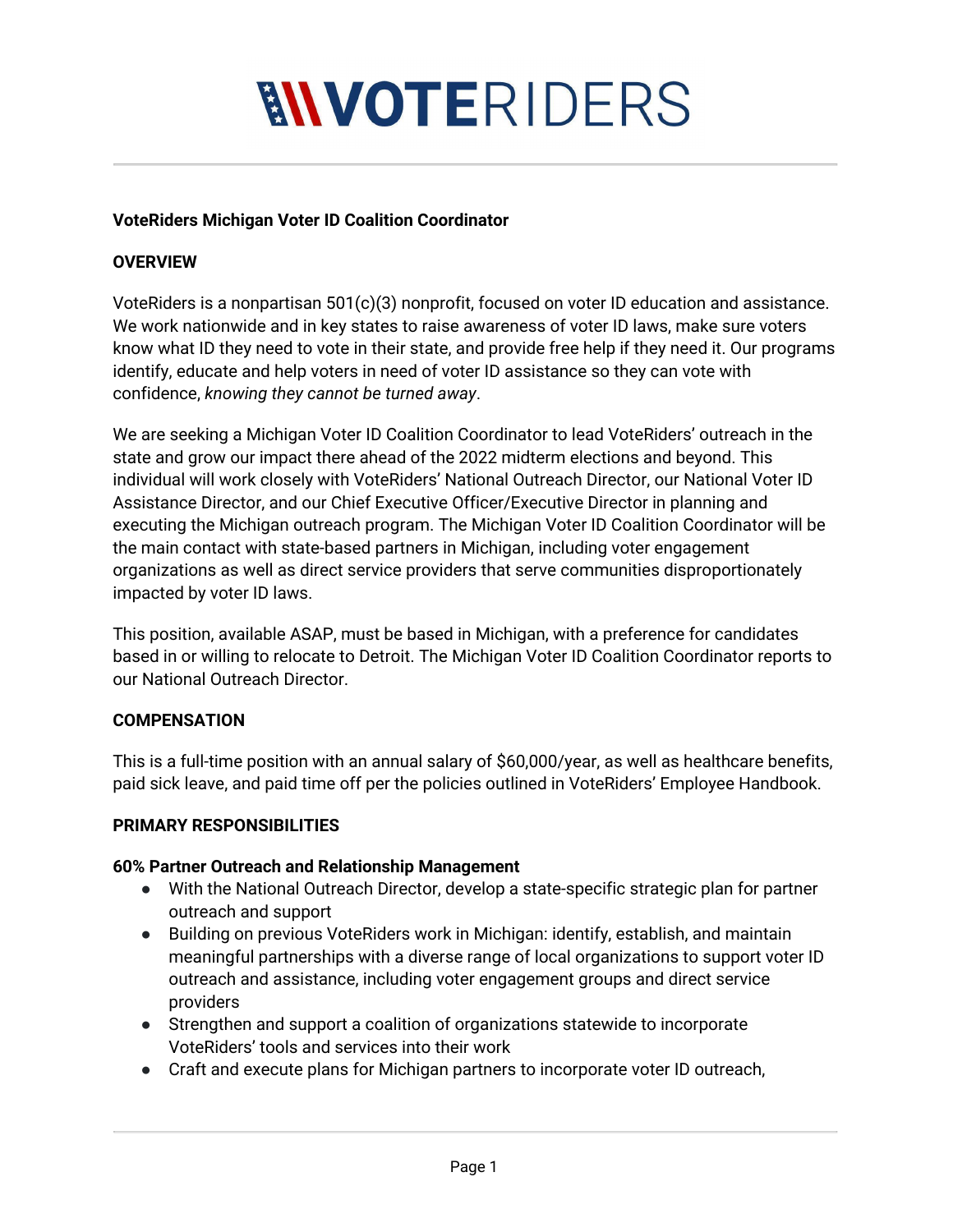# **MVOTERIDERS**

education, and assistance into their programs, including referrals of voters with ID issues to VoteRiders

- Work with partner organizations to provide voter ID education, support and training as needed, implement programming, and track results
- Build the capacity of partner organizations and their staff/volunteers to provide voters with the ID information and assistance they need

## **30% Voter and Volunteer Engagement**

- Proactively offer as well as respond to voter ID information and assistance needs of Michigan voters, including directly assisting Michigan voters to obtain their state ID if needed
- Assist in the recruitment, training, and oversight of a diverse group of VoteRiders volunteers who can support VoteRiders activities in the state and virtually, including through the implementation of Voter ID Clinics and the provision of virtual voter ID assistance

## **10% Reporting**

- Maintain and regularly update the portions of the voter-intake and partner-outreach database concerning Michigan
- Complete weekly Michigan outreach reports, ensuring timely and comprehensive reporting on established program metrics of success
- Track and reconcile expenses associated with the organization of program activities, Voter ID Clinics, and voter ID assistance
- Document stories, visually and otherwise, of voters assisted, including the steps taken to obtain an acceptable ID and capturing impact stories for posting on social and digital media as well as through traditional media
- Other special projects as needed, including assisting with overall organizational efforts and priorities on an ad-hoc basis

# **QUALIFICATIONS**

# **Required**

- Lives in (or willing to relocate to) Michigan (relocation funds are not included)
- At least three years' experience in similar role, including community organizing experience
- Ability to build strong and sustainable collaborative relationships that achieve actionable results
- Exceptional interpersonal skills, motivation, and entrepreneurial spirit
- Demonstrated ability to manage details, resourcefully solve problems and follow through with minimum direct supervision
- Excellent written, verbal and interpersonal communications skills; strong